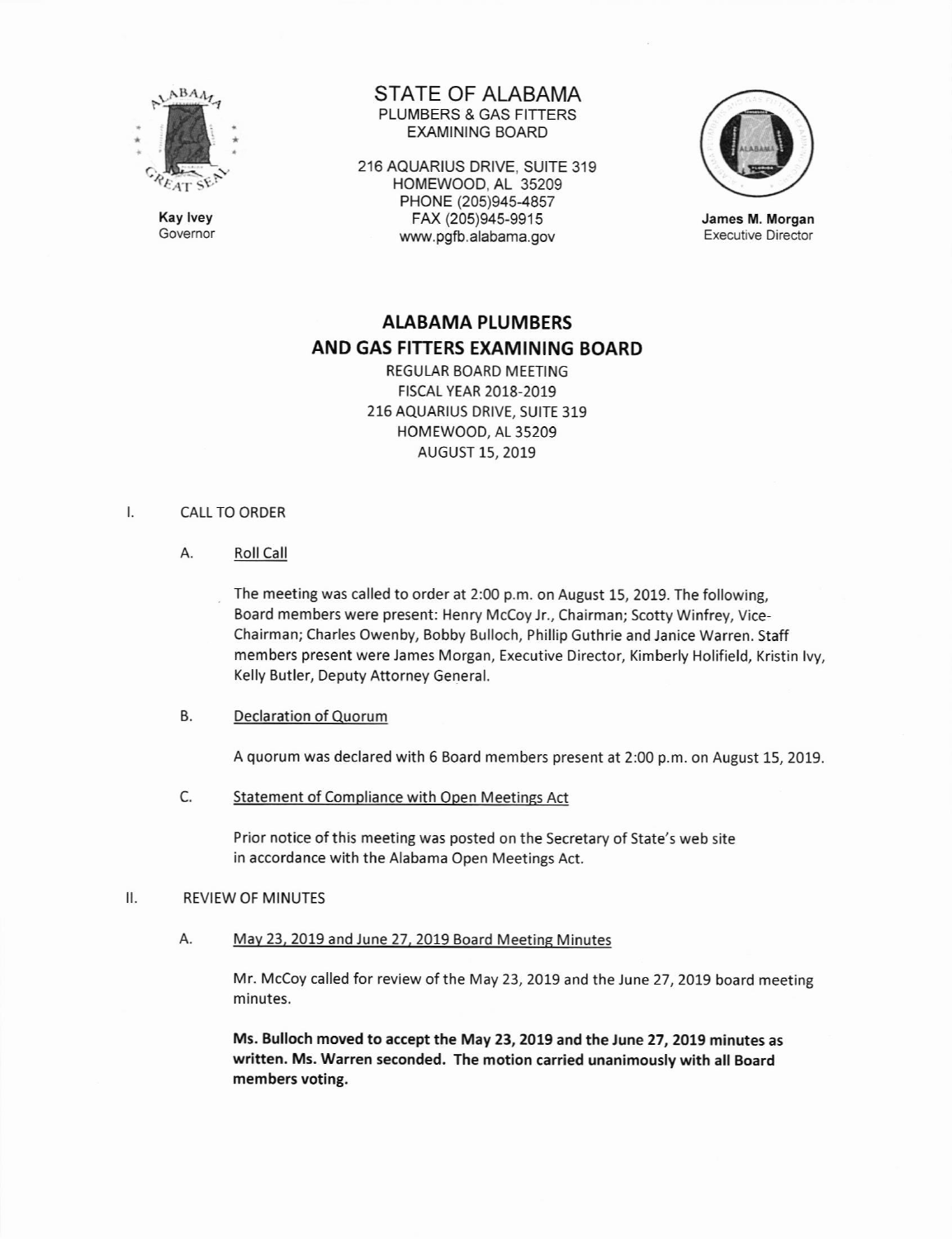### III. PUBLIC INPUT AND/OR APPEARANCES BEFORE THE BOARD

#### Α. Brent Vacarella

Mr. Vacarella appeared before the Board to request the Board reconsider his signed settlement agreement.

Mr. Owenby moved to accept the signed settlement agreement as written, Mr. Guthrie seconded. Motion carried unanimously with all Board members voting.

#### IV. FINANCIAL STATEMENT

Mr. McCoy called for review of the July 31, 2019 financial statement.

Ms. Warren moved to accept the July 31, 2019 financial statement. Mr. Owenby seconded, Motion carried unanimously with all Board members voting,

#### V. INVESTIGATIVE COMMITTEE

A. Investigative committee report

The committee reports of the lnvestigative Committee were given by Mr. Bulloch. The investigative Committee reviewed 17 cases. The committee opened 15 cases with probable cause, and close I case with no probable cause.

Mr. Winfrey moved to accept the report given by the Investigative Committee to open 15 cases with probable cause, and close 1 case with no probable cause, Ms. Warren seconded. Motion carried unanimously with one recusal (Mr. Bulloch)

B. Consent Agreements & Consumer Complaints

The Board voted to close 11 licensed contractor cases. Detail listing attached.

Mr, Owenby moved to close the 11 licensed contractor cases. Mr. Guthrie seconded. Motion carried unanimously with one recusal (Mr. Bullochl

#### VI. REPORT ON FEES WAIVED

Waiver of fees А.

A Total of 10 licensees were approved for waiver of annual fees and penalties

Mr. Bulloch moved to accept the approval of the waiver of annual fees and penalties. Mr. Guthrie seconded. Motion carried unanimously with all Board members voting.